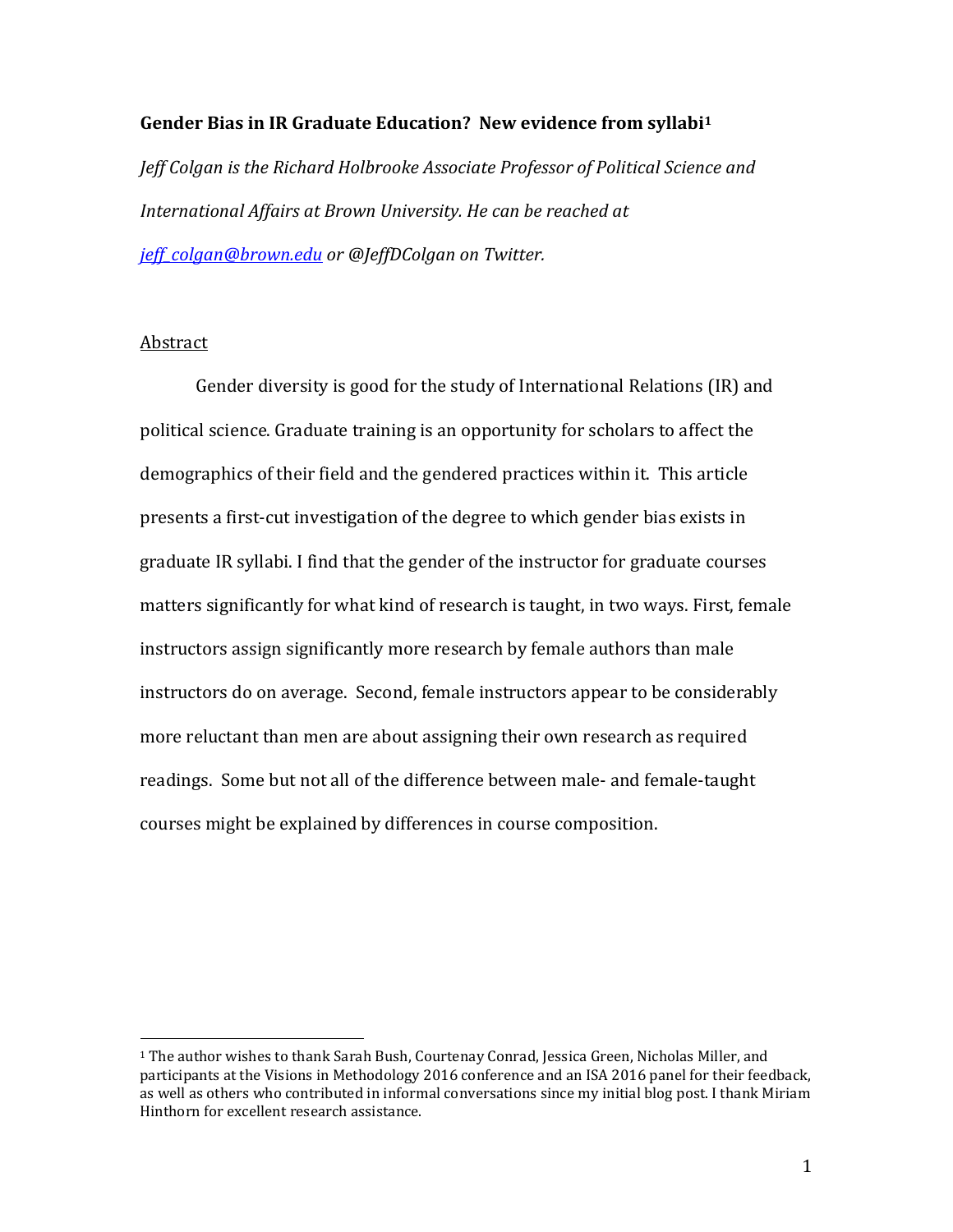Gender diversity is an important issue for graduate training in International Relations (IR) and political science (Breuning and Sanders 2007; Carpenter 2009; Lake 2013; Walter 2013). Unfortunately, there is mounting evidence that women face disadvantages in the discipline (APSA Task Force 2004; Hancock, Baum, and Breuning 2013; Maliniak, Powers, and Walter 2013). If we assume that part of what it means to encourage female students to pursue academia involves showing them examples of excellent research by women, early and often, then the presence of female-authored research on graduate syllabi takes on considerable importance (Nexon 2013).

This article presents an investigation of the degree to which gender bias exists in graduate IR syllabi. It builds on earlier studies of graduate training in political science (Colgan 2016; Hagmann and Biersteker 2014; Schwartz-Shea 2003; Young 1995). I find that most of the research assigned in IR graduate courses is written by men, and that the gender of the instructor matters significantly for the proportion of assigned research written by female scholars. On average, female instructors assign significantly more research by female authors than male instructors do. Some but not all of the difference between male- and female-taught courses might be explained by differences in course composition (e.g., female instructors appear relatively more likely to teach International Law courses than male instructors). While the empirical evidence collected for this article is restricted to the field of IR, it seems plausible that similar patterns of behavior might exist in other fields of political science and social science generally. I note that my study uses two relatively small data samples, one with 42 syllabi containing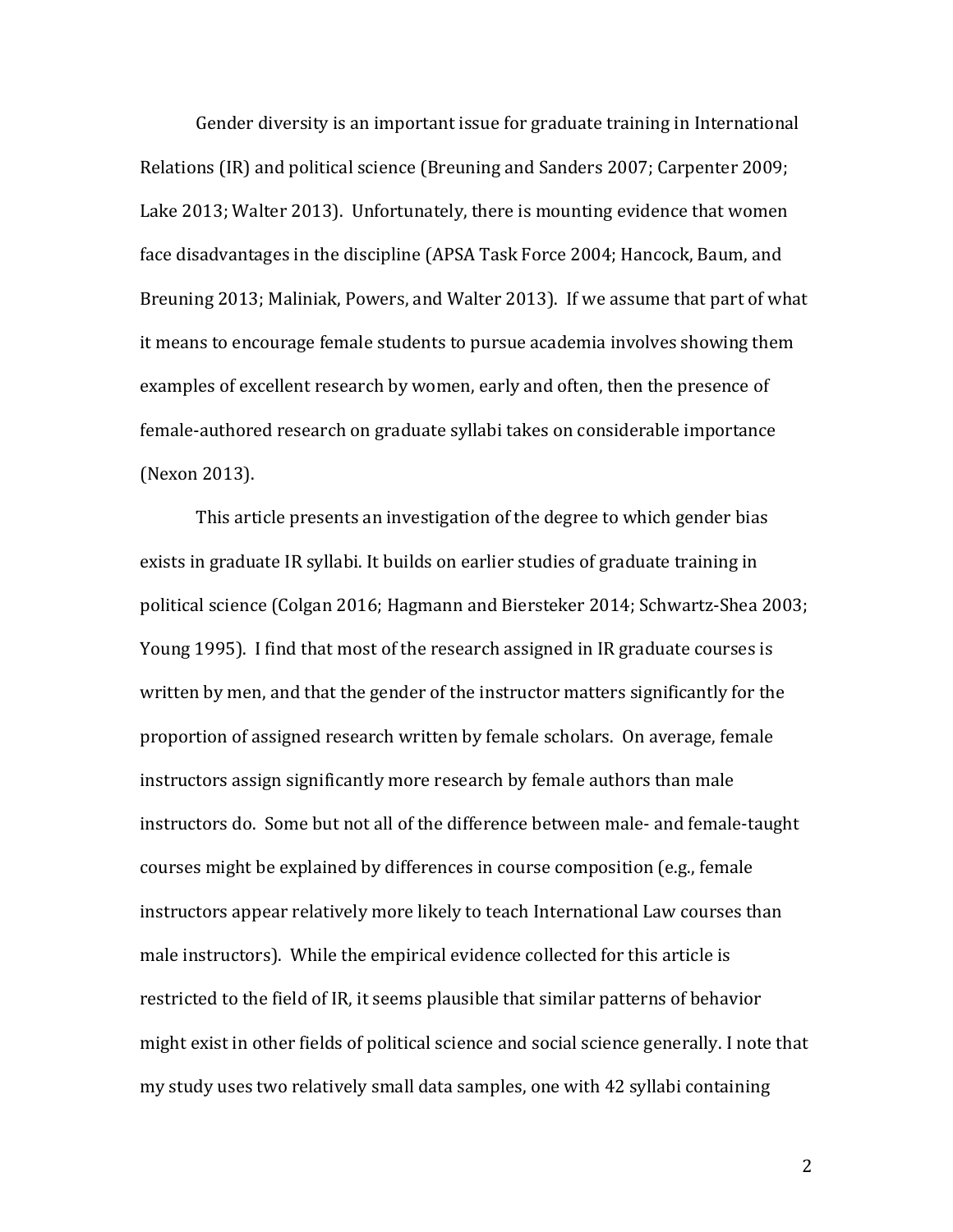3343 readings and a second with 73 syllabi containing 4148 readings. The relatively small data samples mean the findings should be viewed as preliminary. The analysis here could motivate further investigation in IR and other fields.

### **Empirical findings**

 $\overline{a}$ 

My basic findings derive from a two-stage analysis. In the first stage, I used a dataset of graduate syllabi from the core IR course ("proseminar") from 42 US universities. <sup>2</sup> This dataset was developed for a broader investigation of graduate training (Colgan 2016). That study sought to explore whether there is evidence of stagnation in IR theory, how Google Scholar is used in political science, and much else. The sample of universities derives from the top 65 graduate programs in Political Science, as ranked by US News and World Report. Inclusion in the sample was determined by whether a syllabus could be found by Internet search; not every university was included. <sup>3</sup> Internet availability might introduce some bias, but there is no reason to expect that it would be large.

The dataset includes 3343 required "readings," which could be an article, a book, or a section of a book. Ideally data from other countries would be included as well, but the outsized-influence of American academia in IR make it the natural starting place to conduct an in-depth investigation of this type (Hagmann and

<sup>2</sup> In this sample: Princeton, Columbia, Arizona State, Cornell, George Mason, Florida State, George Washington, Georgetown, Johns Hopkins, MIT, Northwestern, Notre Dame, Ohio State, Purdue, Rochester, Rutgers, SUNY Binghamton, Syracuse, Texas A&M, UC Los Angeles, UC San Diego, UC Berkeley, Maryland, Florida, North Carolina, Michigan, Minnesota, Missouri, North Texas, South Carolina, Washington, Pennsylvania, Southern California, Texas, Virginia, Harvard, Yale, Wisconsin, Duke, Rice, Stanford, and NYU.

<sup>3</sup> I emailed three colleagues to obtain syllabi, to boost the sample size from top-10 universities.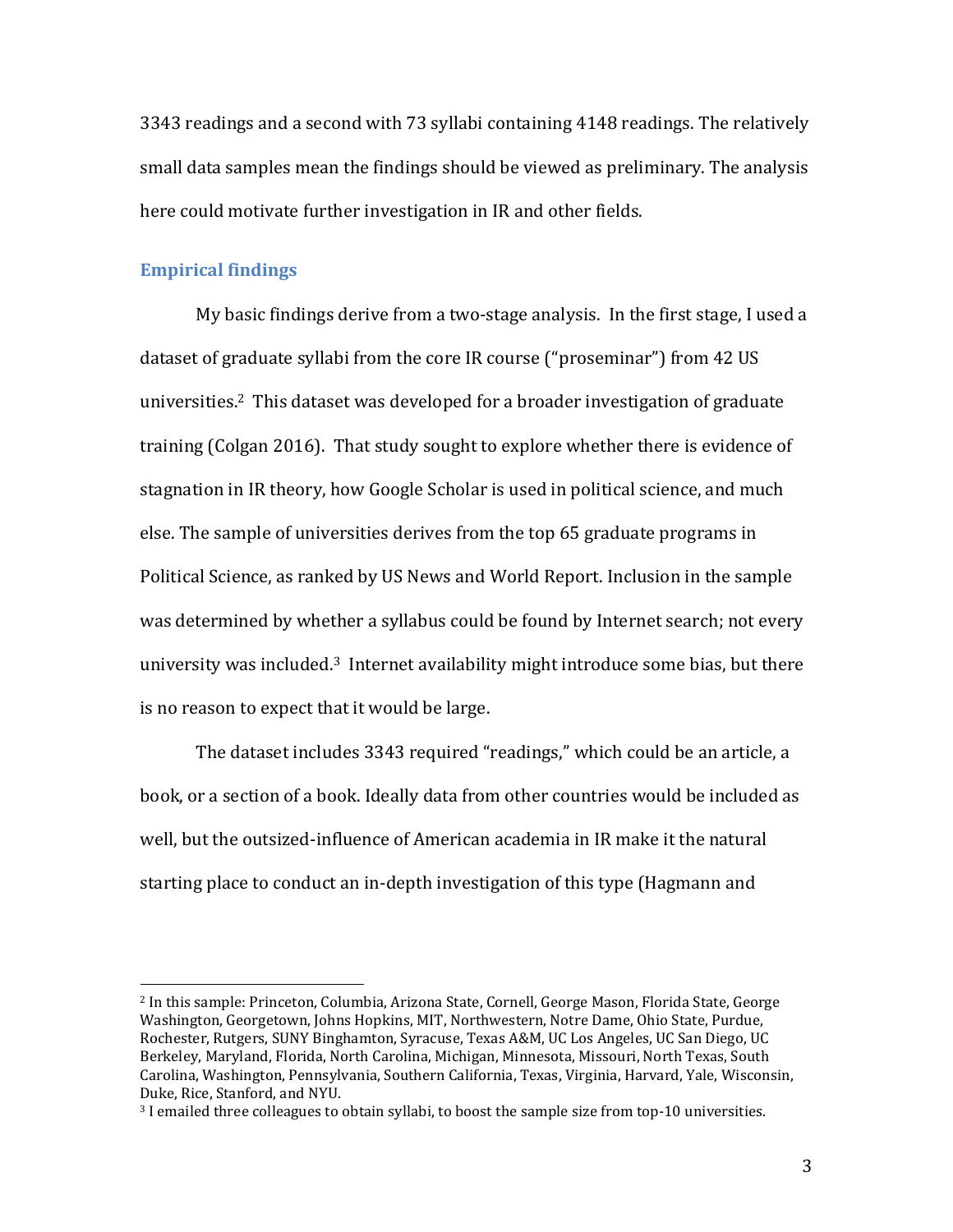Biersteker 2014; Kristensen 2015). Unfortunately, the data do not speak to diversity issues besides gender, like race or ethnicity (see Vitalis 2015).

Using only the data from these "core IR" courses in this first stage, I found that 82 percent of assigned readings in IR proseminars are written by all-male authors (*i.e.,* women or co-ed teams account for the other 18 percent). That percentage is high, but it is also roughly consistent with the gender pattern of articles published in top IR journals, which is 81 percent male-authored (Maliniak, Powers, and Walter 2013).<sup>4</sup> Thus the first stage of analysis did not suggest any additional gender bias at the syllabus-design stage. Moreover, the percentage of work authored by women increased over time. All-male authors were responsible for 90 percent of assigned readings that were published prior to 2000, compared to 73.5 percent since 2000.

One question, however, was whether the instructor's gender mattered. It looked that way in the first-stage data. Of the 42 courses, eight were taught by women, of which one was co-taught with a male instructor. Those eight syllabi had an average of 78 percent readings written by all-male authors, compared to an average rate of 84 percent of readings written by all-male authors in the 34 syllabi taught by male instructors. This gender difference (78 vs. 84 percent) is statistically significant at the p<0.002 level. However, the sample of courses taught by female instructors was simply too small to be confident. More data were needed.

 $\overline{a}$ 

<sup>4</sup> The findings do not necessarily mean that there is no bias. It is possible that the quality of work by female scholars is generally higher than the work by men (because of a selection effect: the few female scholars staying in the field are exceptionally bright and hard-working), and thus the fact that articles published by women are taught at only an equal frequency is actually evidence that bias exists. That possibility cannot be tested with existing data. Still, if we assume that average quality of publications by men and women is roughly equal, the evidence does not suggest a bias in the rate at which women's research is assigned for graduate training.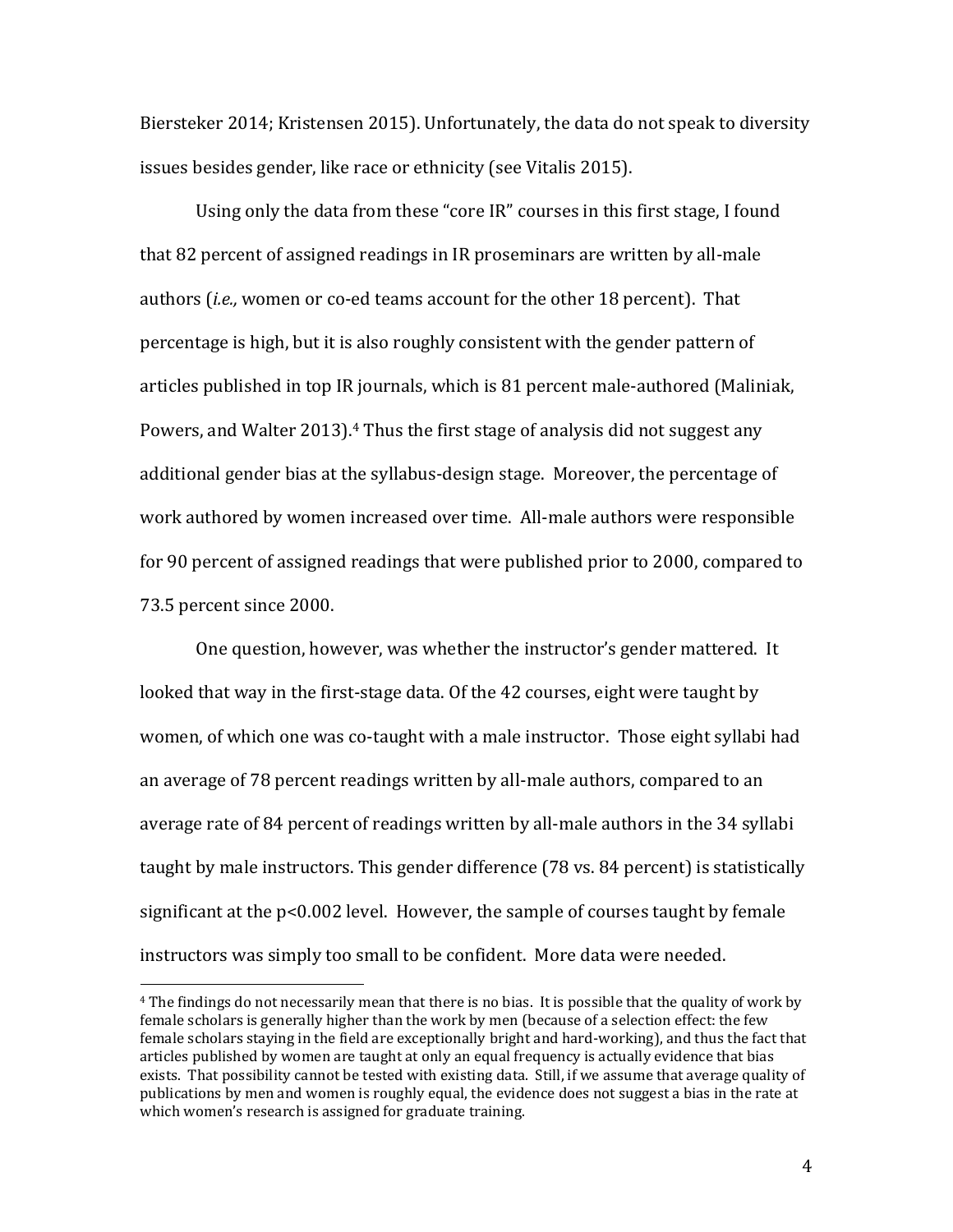So for the second stage of analysis, my research assistant coded data from 73 additional graduate syllabi, drawn from 37 universities. <sup>5</sup> Female instructors taught 35 of those courses, and male instructors taught the rest. Like the first-stage dataset, the unit of analysis was a required reading, and this new dataset contained 4148 observations. The courses were different from the first-stage dataset, however, because (a) they were not core IR courses and (b) we occasionally used more than one syllabus per university. Again, we used only IR courses designed for PhD students. During the first-stage of the analysis, my research assistant had created a pool of extra syllabi for non-core IR courses from the same set of top 65 universities (again, availability on the Internet was the only selection criterion). I looked through this pool of syllabi in random order until I identified 35 syllabi taught by female instructors. I then looked through the syllabi again in random order until I identified a roughly equal number of courses taught by male instructors (rejecting any courses co-taught by a male and a female instructor). The total sample size was chosen based on the tradeoff between the need for statistical power (more is better) and feasibility for coding (fewer is better).

Two key findings came out of this second-stage analysis. First, female instructors tend to assign more readings by female authors than male instructors. "Only" 71.5 percent of readings in courses taught by female instructors were written by men, either individually or in all-male teams. By contrast, in courses taught by

l

<sup>5</sup> Arizona, Chicago, Columbia, Maryland, Rochester, Southern California, North Carolina, Minnesota, Wisconsin, Colorado, Georgia, UC San Diego, UC Los Angeles, UC Berkeley, UC Santa Barbara, UC Irvine, UC Davis, Texas, Pennsylvania, South Carolina, Florida, Florida State, North Texas, Virginia, Washington, Missouri, Rice, Michigan, Northwestern, George Mason, Notre Dame, Iowa, George Washington, Johns Hopkins, Binghamton, Pittsburgh, Princeton.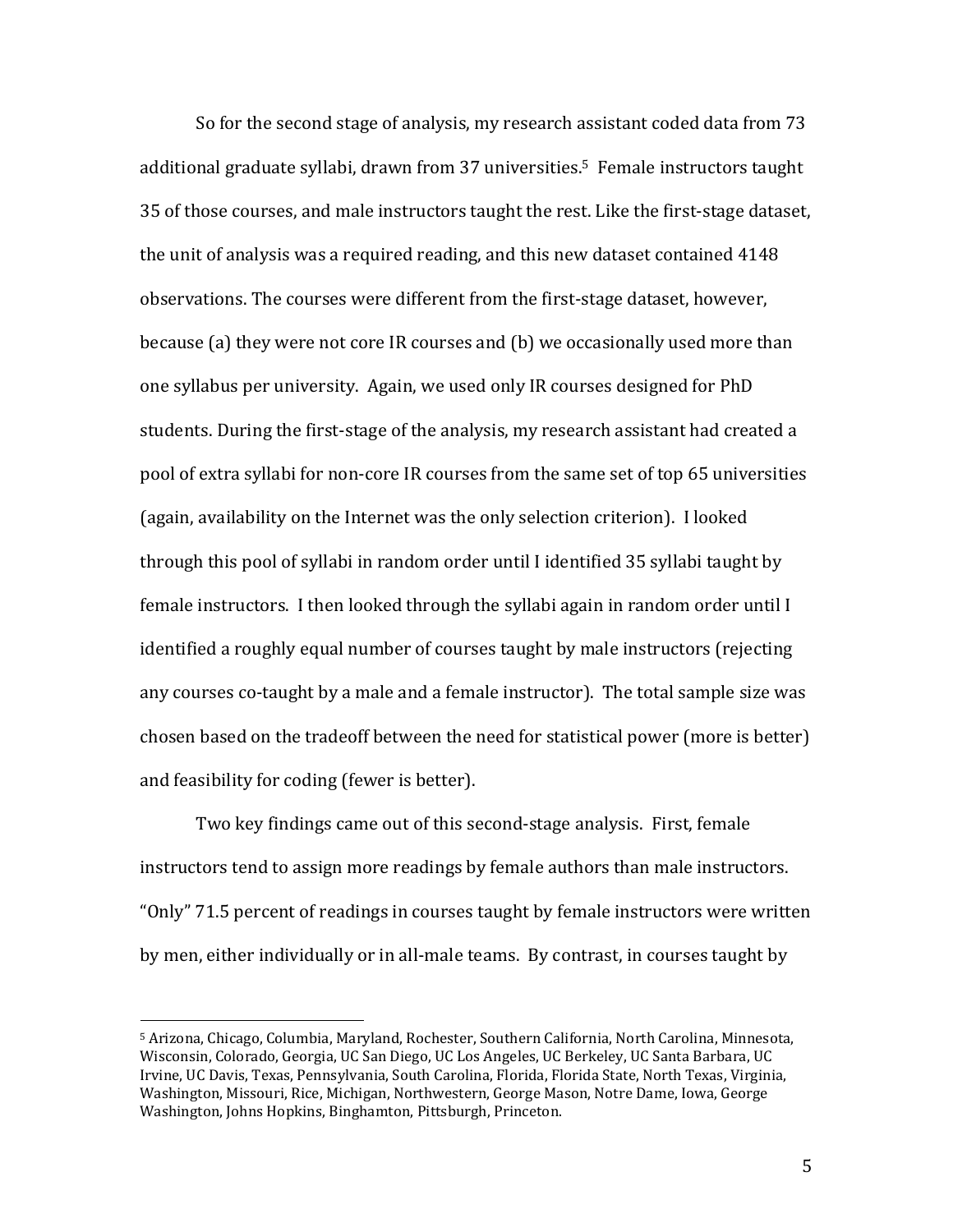male instructors, male authors wrote 79.1 percent of readings. A simple t-test confirms that this difference is statistically significant ( $p=0.01$ ). Put different, at least one female author was included in the authorship of 20.9 percent of readings in male-taught classes, and 28.5 percent of readings in female-taught classes. Substantively, this suggests that female instructors assign *36 percent more readings by women* than male instructors do, or about 5 readings per course.

Second, female instructors also appear to be considerably more reluctant than men are about assigning their own research as required readings. Female instructors assigned an average of 1.68 readings that they themselves had written (individually or in a team). Male instructors assigned roughly twice as much of their own work: an average of 3.18 readings. The difference is again statistically significant (p=0.01).

This difference of 1.5 fewer reading assignments (comparing male and female instructors' own research) in a single course might not seem terribly important. When that difference plays out across many courses and many institutions, however, the substantive effect is larger. If female instructors assigned as much of their own work as male instructors, it would increase the femaleauthored research taught in their courses by 15 percent. <sup>6</sup> In just the small sample of female-taught courses used here, that means 52 fewer readings by female authors, as compared to the scenario where women assigned as much of their own work as male instructors do.

 $\overline{a}$ 

 $6$  Assumes that the additional readings are solo-authored or co-authored with other women. Without this assumption, it would still increase the research that has at least one female author by 9 percent.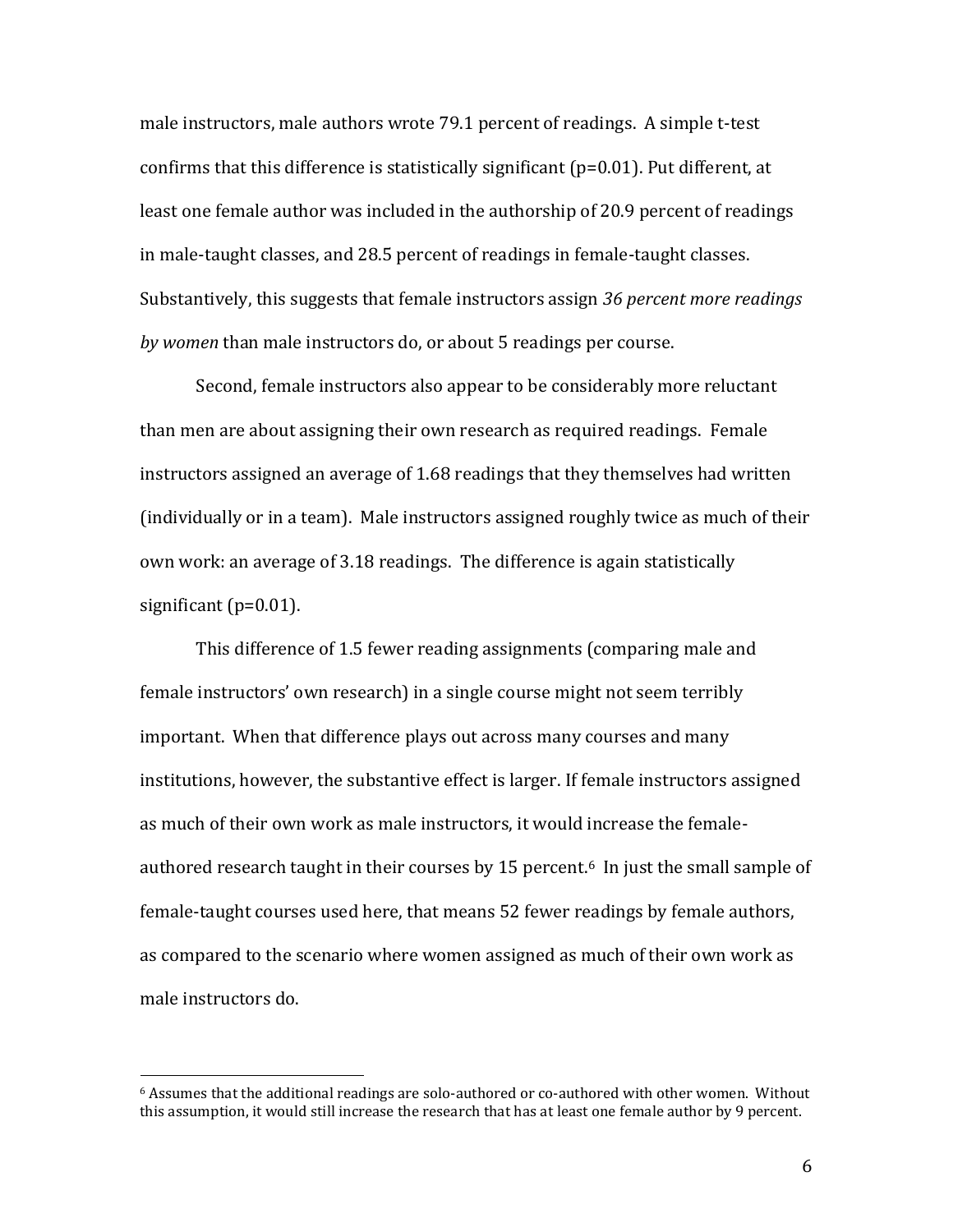Putting these two findings together suggests that the gap between male- and female-taught courses would grow even larger if female instructors assigned their own work at the same rate as males. If female instructors added an average of 1.5 readings of their own work, without subtracting anything else, research by female authors or coed teams would then account for 30.7 percent of the readings in their courses. That rate would be 10 percentage points higher than the rate in male instructors' classes (30.7 percent vs. 20.9 percent). That is, female instructors would be teaching 47 percent more readings by women than male instructors.

The impact on the field or individual careers of this gendered pattern of syllabi design is unknown. Possibly it has no real impact. However, citations are used increasingly to gauge research productivity (Hendrix 2016; Reiter 2016). A gender bias appears to exist in citation patterns in IR (Maliniak, Powers, and Walter 2013). And some scholars suggest that citation patterns are driven by graduate syllabi (Nexon 2013). Thus it seems reasonable to be aware of such practices.

#### **Potential Causes**

These findings only indicate correlation, not causation. Determining exactly why we observe this difference between male- and female-taught courses is harder. Before jumping to any conclusions about bias, it is important to analyze potential confounding factors. Two such factors seem especially plausible: instructor age and differences in course composition.

With respect to instructor age, one possibility is that younger instructors generally tend to assign more female-authored research than older instructors, and female instructors are younger than male instructors, on average. If these two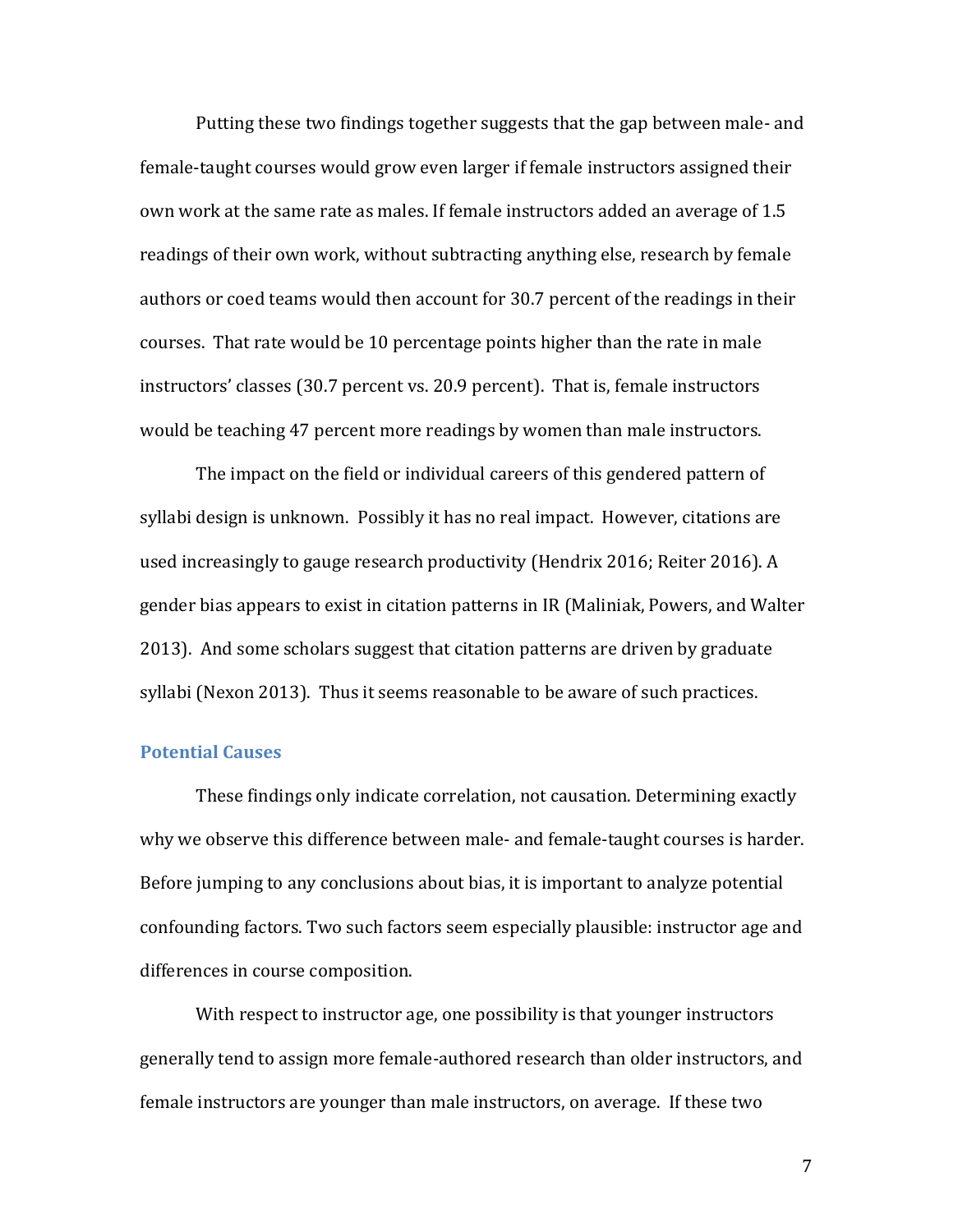things were true, that could explain the observed difference between male- and female-taught courses without any instructor-level bias at all.

I tested this hypothesis by using year of PhD completion as a proxy for instructor age. The findings suggest that age is not a major factor in explaining the gender make-up of syllabi assignments. First, the difference in ages between male and female instructors is not large: the average PhD completion year was 1995 for males, 1998 for women. Among male instructors, 24 had completed their PhD before 2000, and 14 in 2000 or later. Among female instructors, 19 had completed their PhD before 2000, and 16 in 2000 or later. So female instructors are more junior than male instructors on average but the difference is not huge. Second, younger instructors tend to assign slightly more female-authored research, but the instructor's gender is much more important than age. Specifically, among instructors who completed their PhD prior to 2000, female instructors assigned an average of 72.7 percent of readings by all-male authors, compared to 80.3 percent for male instructors. Among instructors who completed their PhD in 2000 or later, female instructors assigned an average of 70.1 percent of readings by all-male authors, compared to 77.1 percent for male instructors. Thus it appears even junior male instructors assign less female-authored research than senior female instructors.

Instructor age might not matter, but the author's age of the assigned readings certainly does. Assigned readings typically come from tenured professors, and that category is more male-dominated than untenured professors. That difference does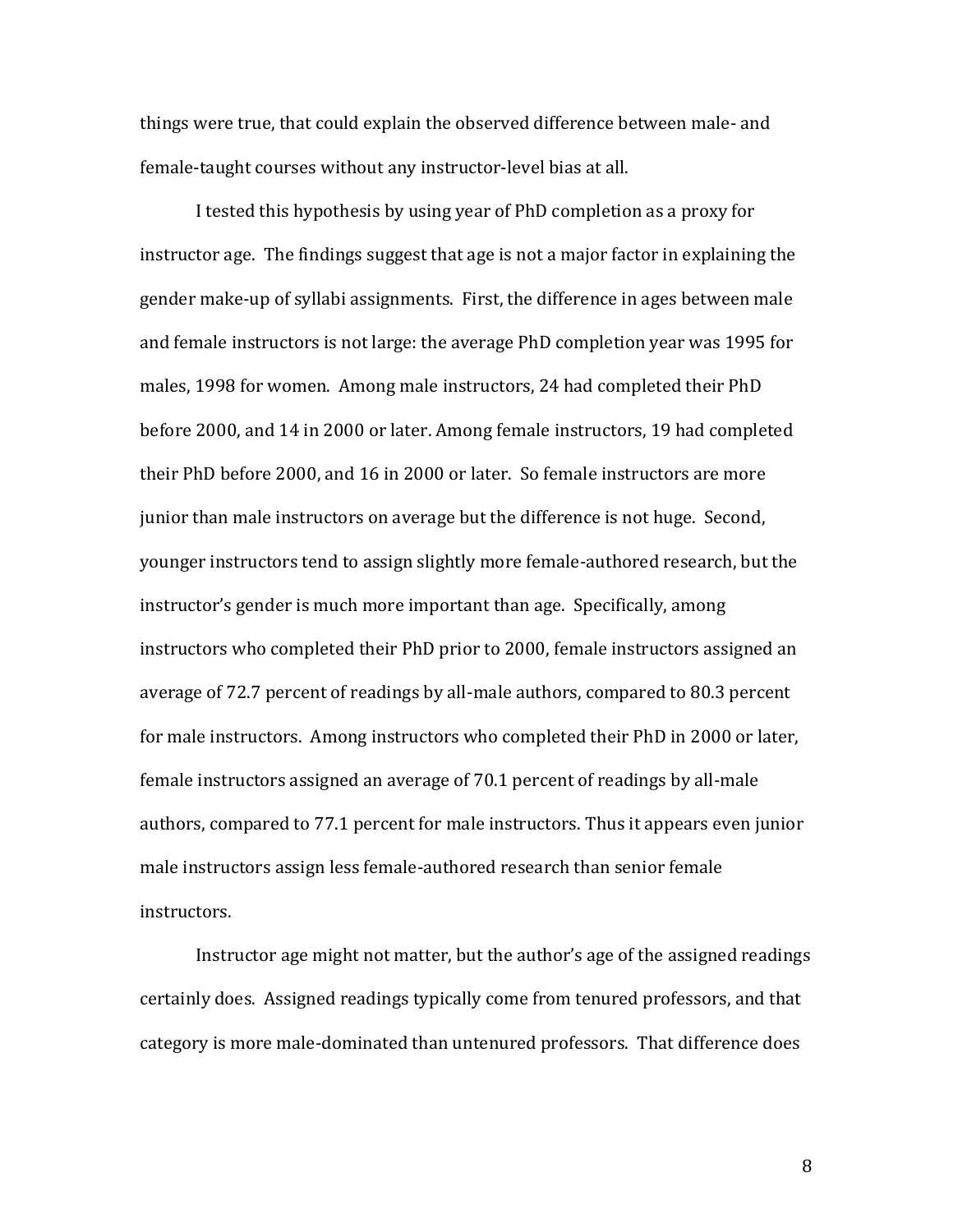not explain the difference between female and male instructors, however, because both types of instructors should be equally likely to assign senior professors' work.

A second possibility has to do with course composition. It is possible that men tend to teach security courses, whereas women tend to teach non-security ones (political economy / environmental / human rights). Also, men might be more likely to publish in security studies, whereas women publish more heavily in non-security research areas. That could create the observed result (male instructors assign more male-authored research) without any real instructor-level bias: instead, it is all about teaching and research preferences.

I tested for this possibility by asking my assistant to code the syllabi into one of five categories: (i) Security, (ii) IPE, (iii) IO and International Law, (iv) Comprehensive, and (v) Other. Comprehensive courses tended to follow the "core" IR course as part of a series; courses in the Other category tended to focus on special topics (e.g., ethnic politics) or applications of mathematical models across a range of substantive topics. The syllabi were coded on the basis of four elements, in descending order of importance: the summary description and introduction of the syllabus; the weekly themes and readings; the course title; and topics for major assignments. Tables 1 and 2 show the results of this coding exercise. For most categories, male and female instructors were roughly equally likely to teach it, but there were two exceptions: female instructors taught proportionally more IO/Law classes, and male instructors taught more courses in the Other category. This difference is important, because IO/Law courses tend to have more readings written by women or co-ed teams (regardless of the gender of the instructor).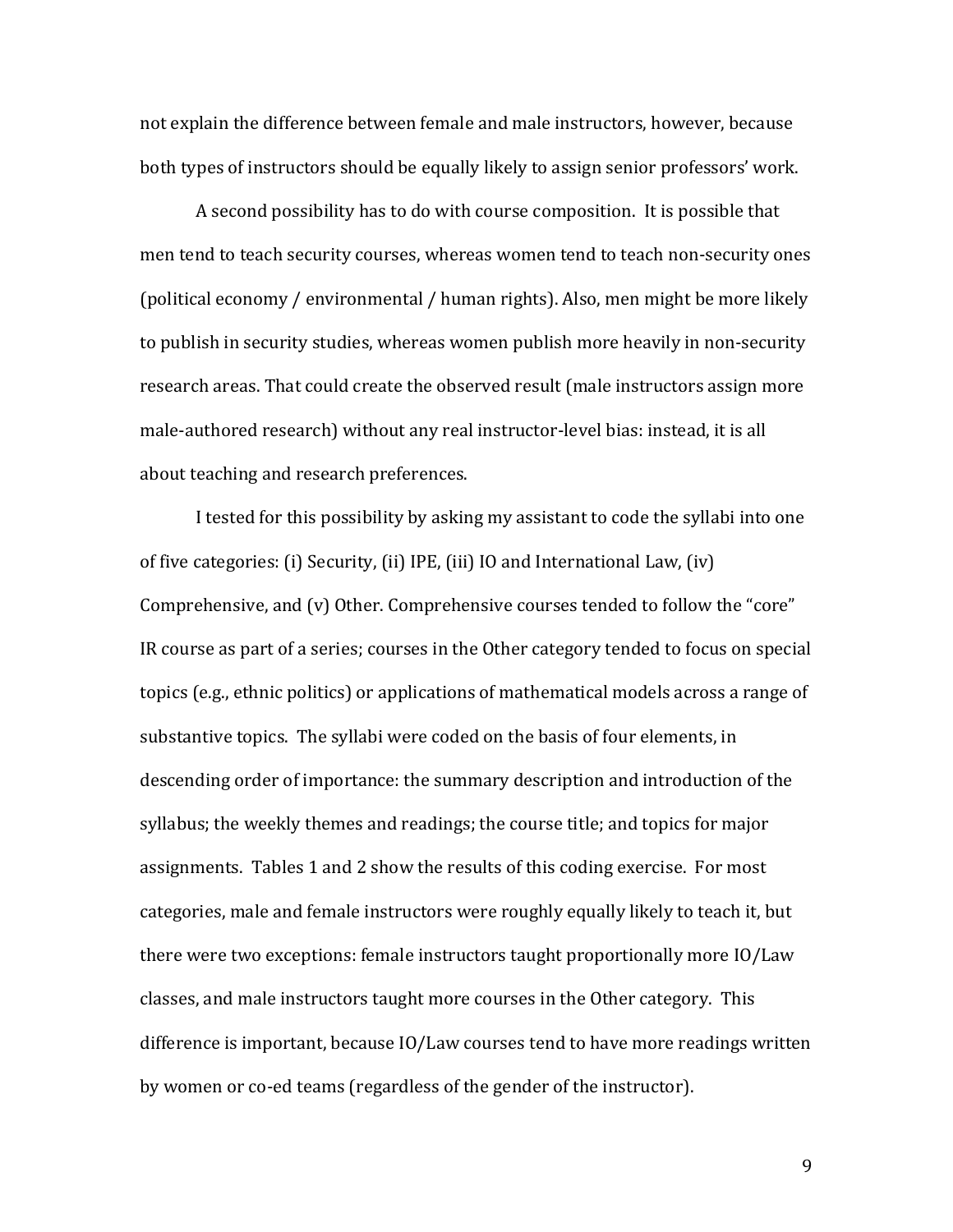| Table 1: Number of each course type in the dataset, by gender of instructor |  |  |  |
|-----------------------------------------------------------------------------|--|--|--|
|                                                                             |  |  |  |

| Course type        | Female       | Male | <b>Grand Total</b> |
|--------------------|--------------|------|--------------------|
| Security           | 11           | 13   | 24                 |
| Comprehensive      | 5            | 3    | 8                  |
| IO & Law           | 12           | 8    | 20                 |
| <b>IPE</b>         | 6            |      | 13                 |
| Other              | $\mathbf{1}$ |      | 8                  |
| <b>Grand Total</b> | 35           | 38   | 73                 |

*Table 2: Percentage of readings written by all-male author(s), by gender of instructor*

| Course type        | Female | Male  | <b>Grand Total</b> |
|--------------------|--------|-------|--------------------|
| Security           | 74.1%  | 85.8% | 80.5%              |
| Comprehensive      | 75.8%  | 85.1% | 79.2%              |
| IO & Law           | 64.1%  | 65.9% | 64.8%              |
| IPE.               | 76.0%  | 76.1% | 76.0%              |
| Other              | 84.4%  | 82.2% | 82.4%              |
| <b>Grand Total</b> | 71.5%  | 79.1% | 75.5%              |

Table 3 imagines a scenario in which female instructors taught the same distribution of course types as male instructors, but continue to assign readings the way female instructors did in the original data sample. In that hypothetical scenario, the percentage of male-authored readings would increase from 71.5 to 74.4 percent.

|                    |               | Table 3: Hypothetical scenario - re-distribution of female instructors' course types |
|--------------------|---------------|--------------------------------------------------------------------------------------|
| Course type        | Number taught | Assignment rate                                                                      |
| Security           | 12.0          | 74.1%                                                                                |
| Comprehensive      | 2.8           | 75.8%                                                                                |
| IO & Law           | 7.4           | 64.1%                                                                                |
| IPE.               | 6.4           | 76.0%                                                                                |
| Other              | 6.4           | 84.4%                                                                                |
| <b>Grand Total</b> | 35            | 74.4%                                                                                |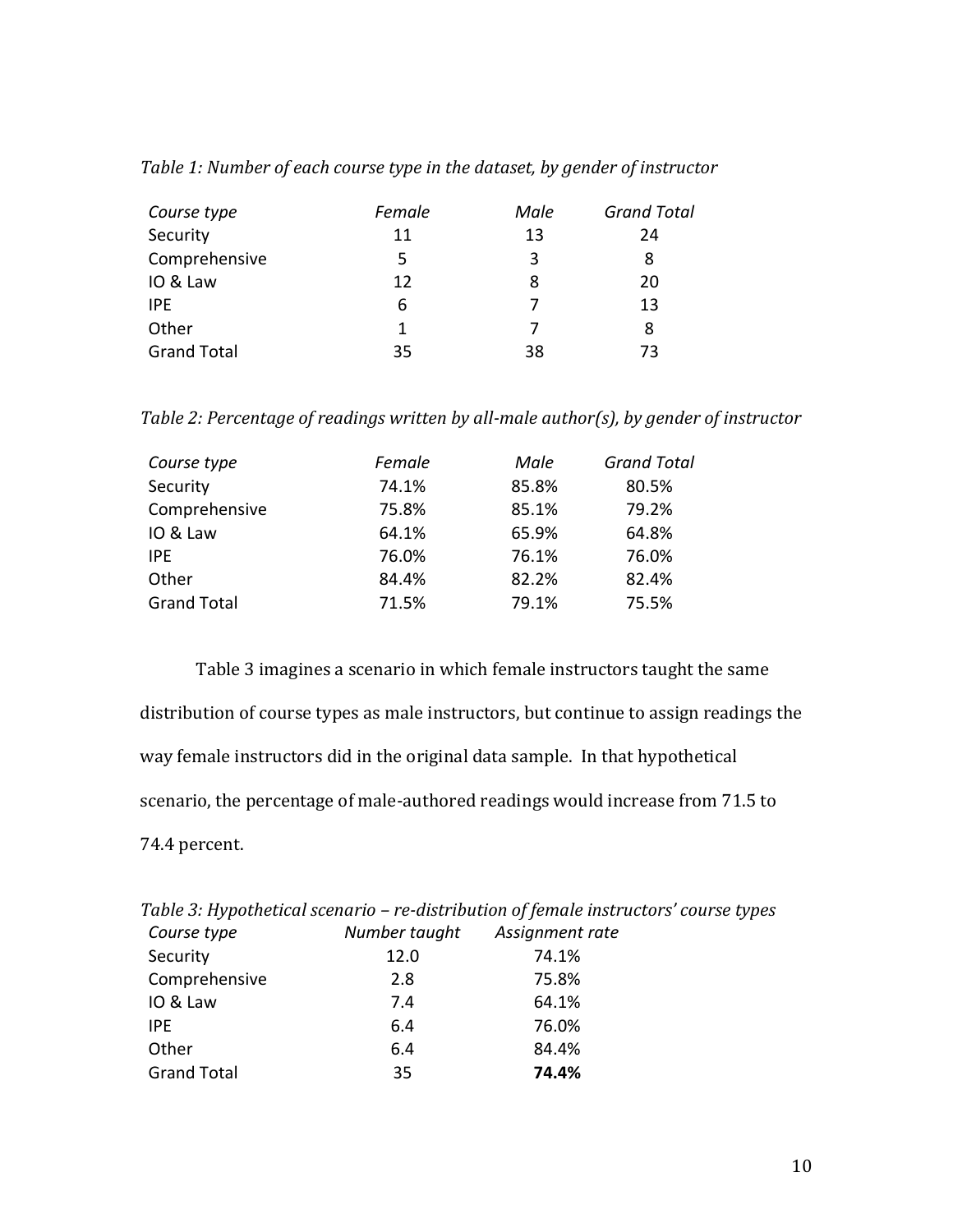In short, the data suggest that about a third of the difference between maleand female-taught courses can be explained by differences in course composition (i.e., because female instructors appear more likely to teach IO/Law courses than male instructors). Most of the overall difference between male and female instructors, however, does not appear attributable to differences in course composition. Looking only at Security courses, for instance, 85.8 percent of the readings assigned by male instructors are written by men, compared to only 74.1 percent of the readings assigned by female instructors.

Inferences should be made cautiously, however, because of the small sample size. The total sample of 78 syllabi is large enough to observe statistically significant differences between male- and female-taught courses, but observing such differences gets harder among the sub-categories. For instance, female instructors teach more IO/Law courses than male instructors do in this sample, but that could have happened by random chance (p=0.21). If so, attributing a third of the difference between male- and female-taught courses to differences in course composition might be an overestimate. One thing we can be confident about, however, is that course composition alone does not explain all of the difference between male- and female-taught courses. For instance the difference between male- and female-taught courses is still statistically significant  $(p<0.02)$  even when looking only at the sub-sample of Security courses.

Another caveat is needed. It seems likely that female-authored research appears at higher rates in Feminist IR courses. Such courses appear to be relatively rare at top US institutions, however. None of the courses included in the data sample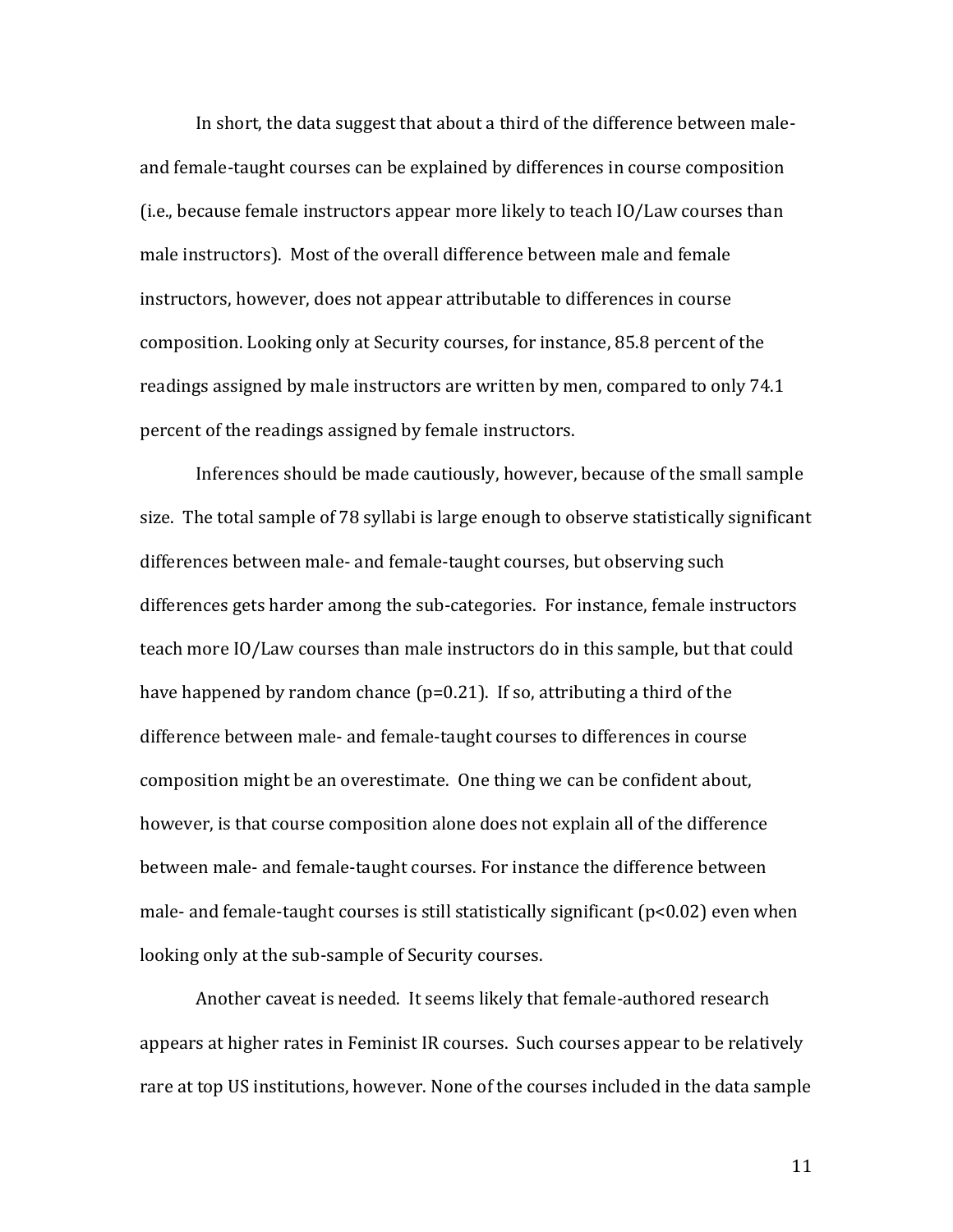have the word feminist (or gender or women) in the title, and only one had feminist in the sub-title.

So if instructor age and course composition do not explain this gender gap, what does? We can only conjecture, but I suspect that a combination of three factors is at work: network effects, explicit bias, and implicit bias.<sup>7</sup> Network effects might matter if female professors have closer social ties with other female professors than they do with male professors. If instructors are, on average, more likely to assign readings by people with whom they have social ties, that could explain the gender gap evident in the data. A second possibility is explicit bias against female-authored research. My guess is that explicit bias is relatively rare. Probably much more common is the third factor, implicit bias. Instructors probably draw on what they were taught as graduate students, updated with some new material, based on what comes to mind when they are designing the syllabus. At this stage, implicit bias could be a key factor: as instructors, we might be more likely to think of male-authored research as "really important" for our course than femaleauthored research.

That still leaves unexplained the tendency for female instructors to assign their own work more rarely than male instructors. One female colleague of mine suggested a possible explanation: women are painfully aware of stereotypes against female professors, so they are reluctant to assign their own work unless they are highly confident of its excellence — especially on a syllabus where it would be in the company of other excellent work, mostly by men. This is somewhat analogous to

 $\overline{a}$ 

 $7$  Another possibility is that instructors with female PhD supervisors might be more likely to assign female-authored research. Unfortunately data are not available to test this hypothesis.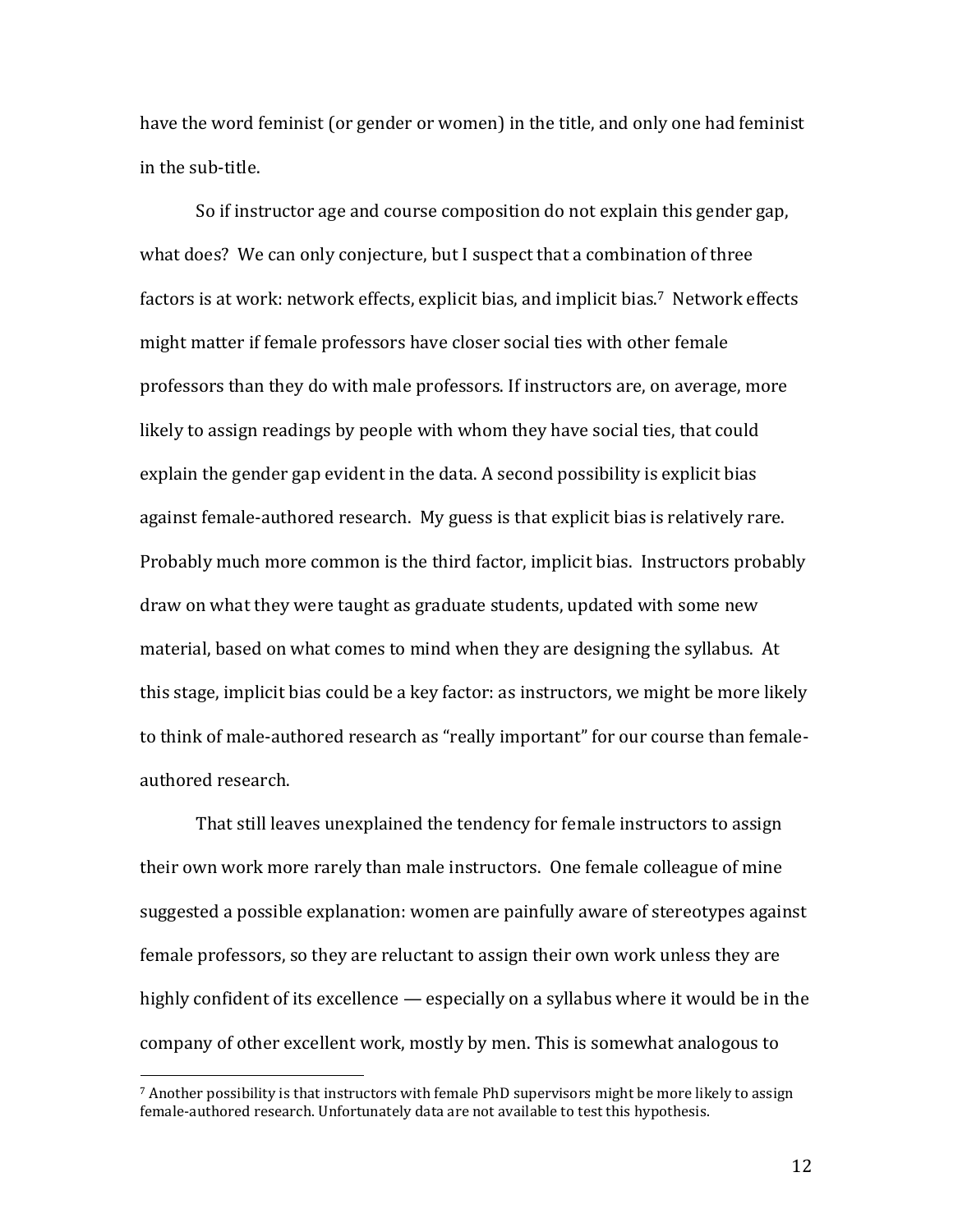women being unwilling to apply for jobs unless they fulfill all the requirements in the job ad, whereas men are more likely to apply even if they have only some of the requirements – a trend for which there is documented evidence (Clark 2014). This explanation for syllabus design remains conjecture, however.

Even without a precise causal explanation for these findings, they are hard to ignore. Moreover, any of the proposed explanations raises additional hard questions about how we think graduate students in IR should be trained. Most instructors want to assign the "best" readings – but "best" is partly subjective, and the evidence presented here suggests that gender affects such judgments. After I blogged (Colgan 2015) about some preliminary findings in August 2015, many instructors told me that they found revising their syllabus with gender in mind was not only feasible, but made it better.

# **Conclusion**

In sum, the evidence suggests that male and female instructors systematically differ in the way that they design IR courses. Two differences are especially striking. First, when identifying the "best" research to assign in their courses, male instructors select substantially more research written by male authors than female instructors do. Second, male instructors also assign substantially more research they themselves wrote than female instructors do, thereby potentially giving their own work greater exposure to future scholars in the field. About a third of the difference between male- and female-taught courses can be explained by differences in course composition, but differences remain even when looking within course types (e.g., only Security courses).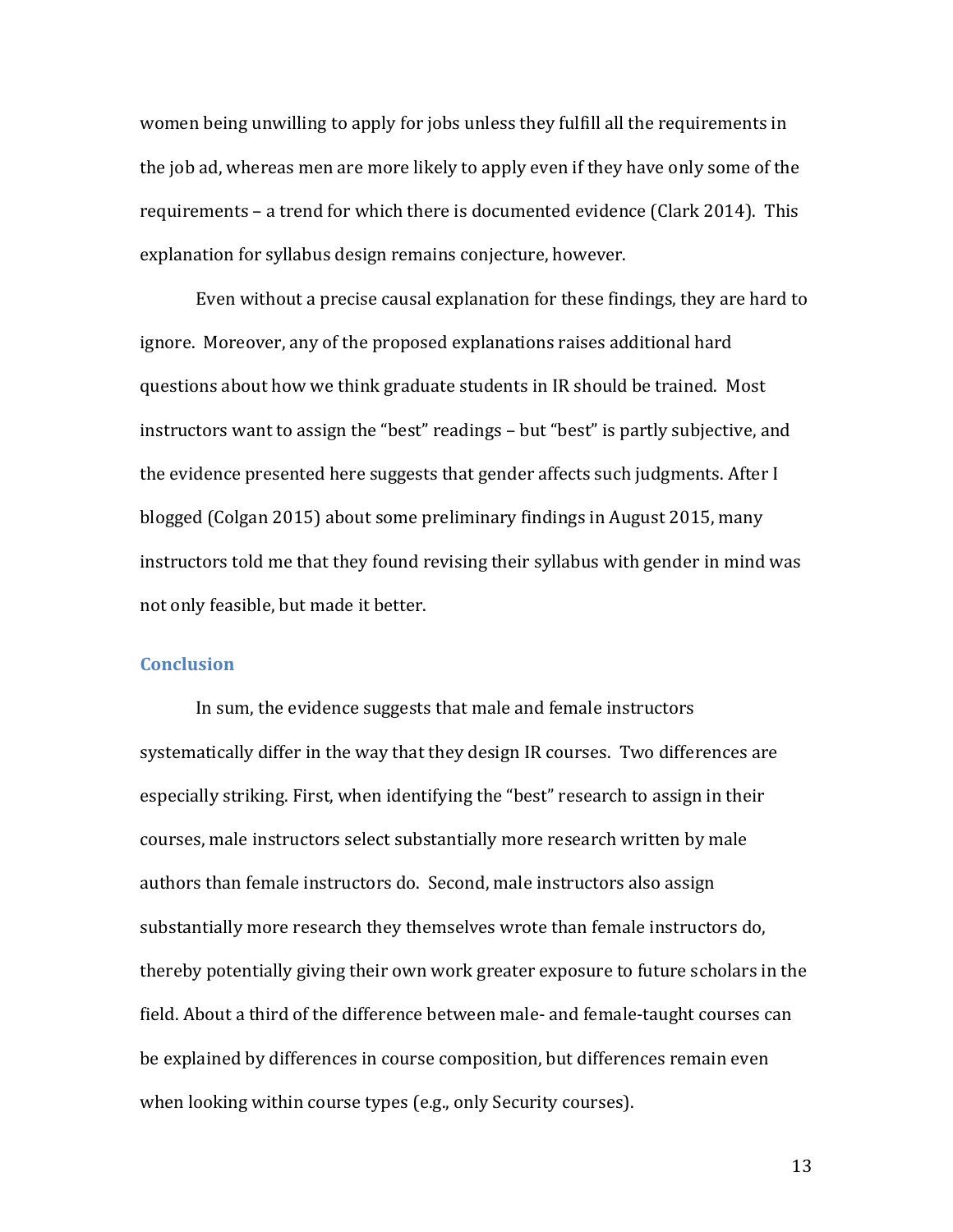The appropriate response to these findings is not clear. Many female instructors, reacting to the preliminary evidence I shared on a blog (Colgan 2015), expressed a desire to match the behavior of their male colleagues, at least with regards to assigning their own research in graduate courses. An alternative response might be to encourage male instructors to emulate their female colleagues. To the extent that even a portion of male instructors do so, it could result in more female-authored research being taught and a bit less self-promotion.

One striking feature of this issue is that some people view syllabus design through the lens of equality of opportunity, whereas others see it as forcing an artificial equality of outcome. The equality of opportunity perspective focuses on how syllabi affect the motivation, interests, and incentives for today's students, thereby shaping their opportunities for success (and the field's demographics) in the future. The concern about equality of outcome focuses on the ideal of an intellectual meritocracy, and thus the desire to assign research based on its content rather than the gender or other characteristics of the author. Too much focus on gender threatens the meritocracy of ideas necessary for academia to function well. Both viewpoints contain a bit of truth, making syllabus design a thorny issue.

The biggest part of the diversity problem with respect to gender balance in IR syllabi and citation practices probably starts "upstream" – i.e., the loss of women in the profession prior to research and publication. According to APSA, over half of all undergraduates and some 42 percent of graduate students in political science are female, but just 26 percent of professors are women (APSA Task Force 2004: 3; Sedowski and Brintall 2007). Within political science, women are less likely to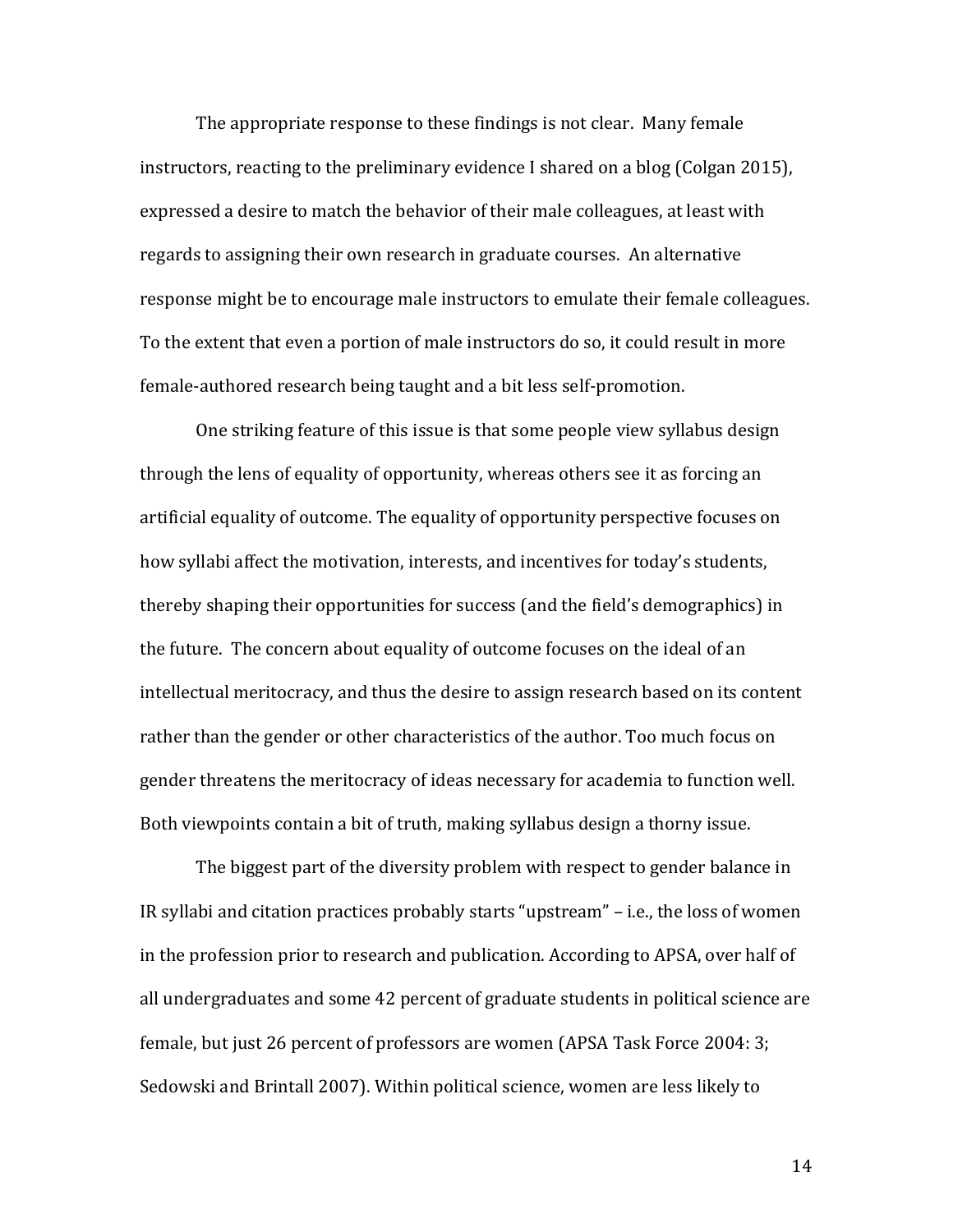choose international relations as a field than men are (Sedowski and Brintall 2007). More effort to include female-authored research in IR graduate seminars might encourage higher female student participation in the next generation of scholars.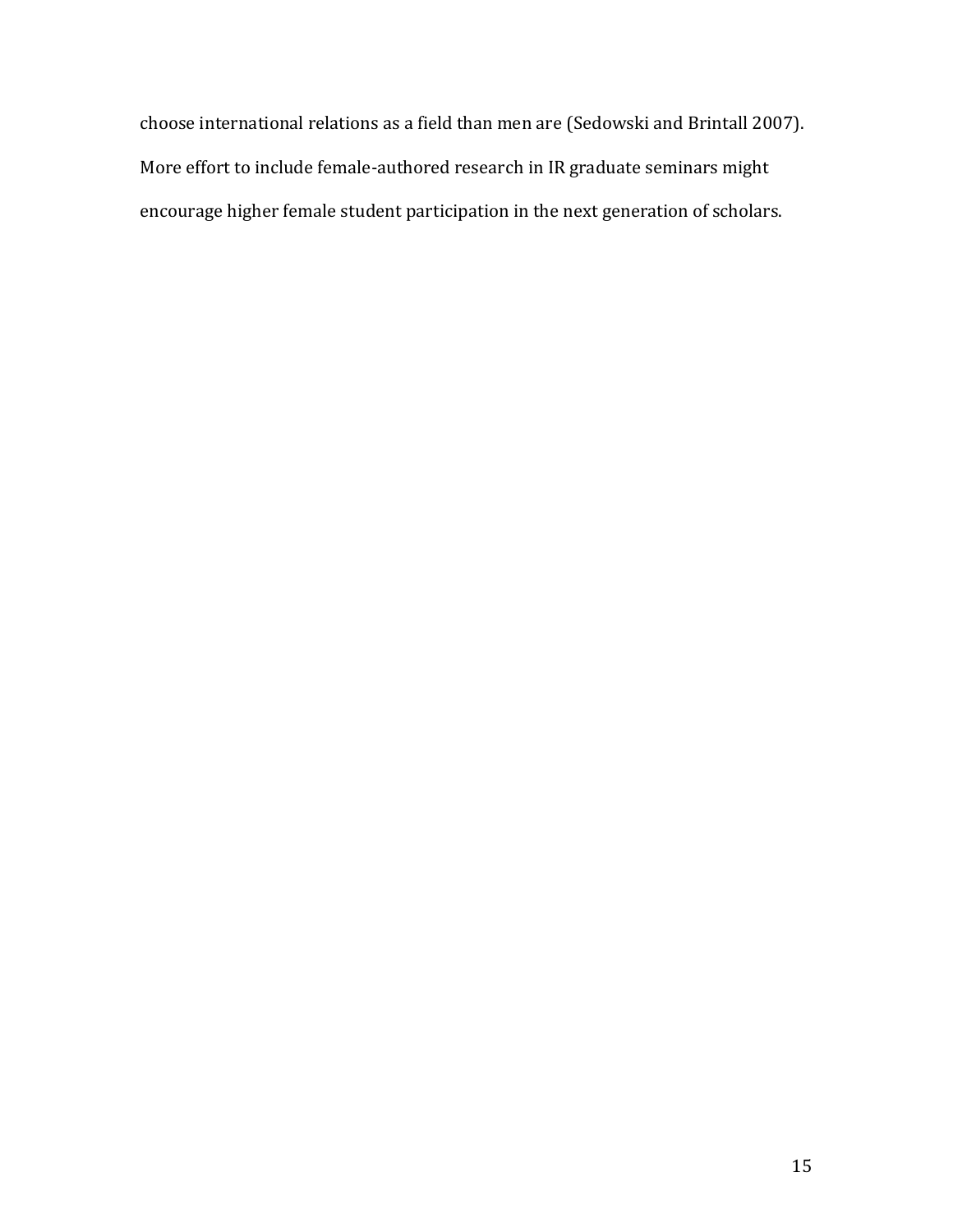### **References**

- American Political Science Association. 2004. *Women's Advancement in Political Science: A Report of the APSA Workshop on the Advancement of Women in Academic Political Science in the United States*.
- Breuning, Marijke, and Kathryn Sanders. 2007. "Gender and Journal Authorship in Eight Prestigious Political Science Journals." *PS: Political Science and Politics*. 40(2):347-351.
- Carpenter, Charli. 2009. "What to Read on Gender and Foreign Policy." *Foreign Affairs*. https://www.foreignaffairs.com/articles/2009-12-22/what-readgender-and-foreign-policy (February 7, 2016).
- Clark, Nancy. 2014. "Act Now To Shrink The Confidence Gap." *Forbes*. http://www.forbes.com/sites/womensmedia/2014/04/28/act-now-to-shrinkthe-confidence-gap/ (February 8, 2016).
- Colgan, Jeff D. 2016. "Where Is International Relations Going? Evidence from Graduate Training." *International Studies Quarterly*: Online.
- Colgan, Jeff D. 2015. "New Evidence of Gender Bias in IR Syllabi" *Duck of Minerva*  (August 27). [http://duckofminerva.com/2015/08/new-evidence-on-gender](http://duckofminerva.com/2015/08/new-evidence-on-gender-bias-in-ir-syllabi.html)[bias-in-ir-syllabi.html](http://duckofminerva.com/2015/08/new-evidence-on-gender-bias-in-ir-syllabi.html) (July 20, 2016).
- Hagmann, Jonas, and Thomas Biersteker. 2014. "Beyond the Published Discipline: Toward a Critical Pedagogy of International Studies." *European Journal of International Relations* 20(2): 291–315.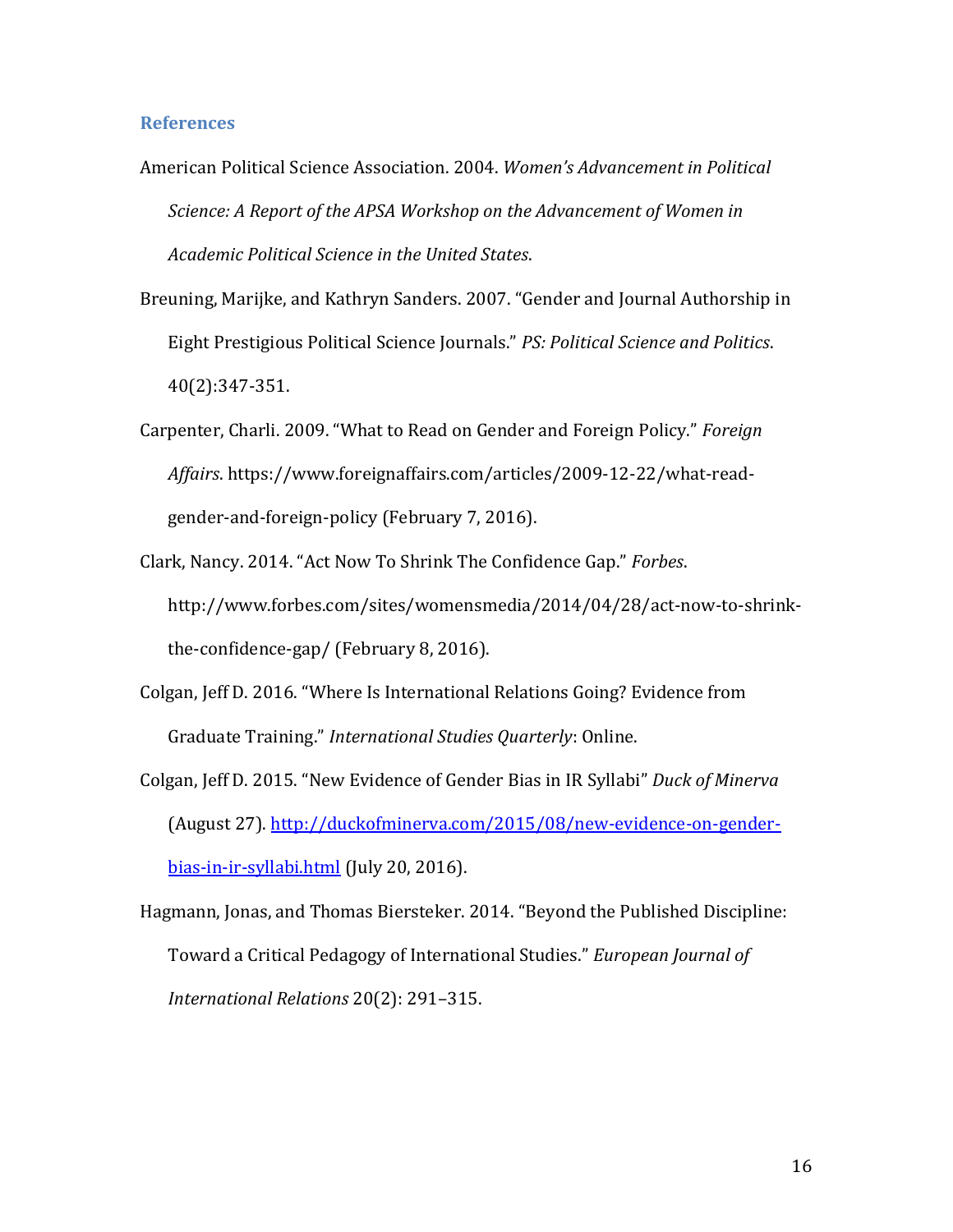- Hancock, Kathleen, Matthew Baum, and Marijke Breuning. 2013. "Women and Pre-Tenure Scholarly Productivity in International Studies: An Investigation into the Leaky Career Pipeline." *International Studies Perspectives*. 14(4): 507-527.
- Kristensen, Peter. 2015. "Revisiting the 'American Social Science'—Mapping the Geography of International Relations." *International Studies Perspectives* 16(3): 246–69.
- Lake, David. 2013. "Gender Bias in Professional Networks and Citations." *The Washington Post*. https://www.washingtonpost.com/news/monkeycage/wp/2013/10/04/gender-bias-in-professional-networks-and-citations/ (February 7, 2016).
- Maliniak, Daniel, Ryan Powers, and Barbara Walter. 2013. "The Gender Citation Gap in International Relations." *International Organization* 67(04): 889–922.
- Schwartz-Shea, Peregrine. 2003. "Is This the Curriculum We Want? Doctoral Requirements and Offerings in Methods and Methodology." *PS: Political Science & Politics* 36(03): 379–86.
- Sedowski, Leanne, and Michael Brintnall. 2007. "Data Snapshot: The Proportion of Women in the Political Science Profession." (1-3). https://www.apsanet.org/imgtest/website%20brief%20on%20women%20in %20ps%20v2%201%202007.pdf (July 19, 2014).
- Vitalis, Robert. 2015. *White World Order, Black Power Politics: The Birth of American International Relations*. Ithaca: Cornell University Press.
- Walter, Barbara. 2013. "How to Reduce the Gender Gap in One (relatively) Easy Step." *The Washington Post*. https://www.washingtonpost.com/news/monkey-